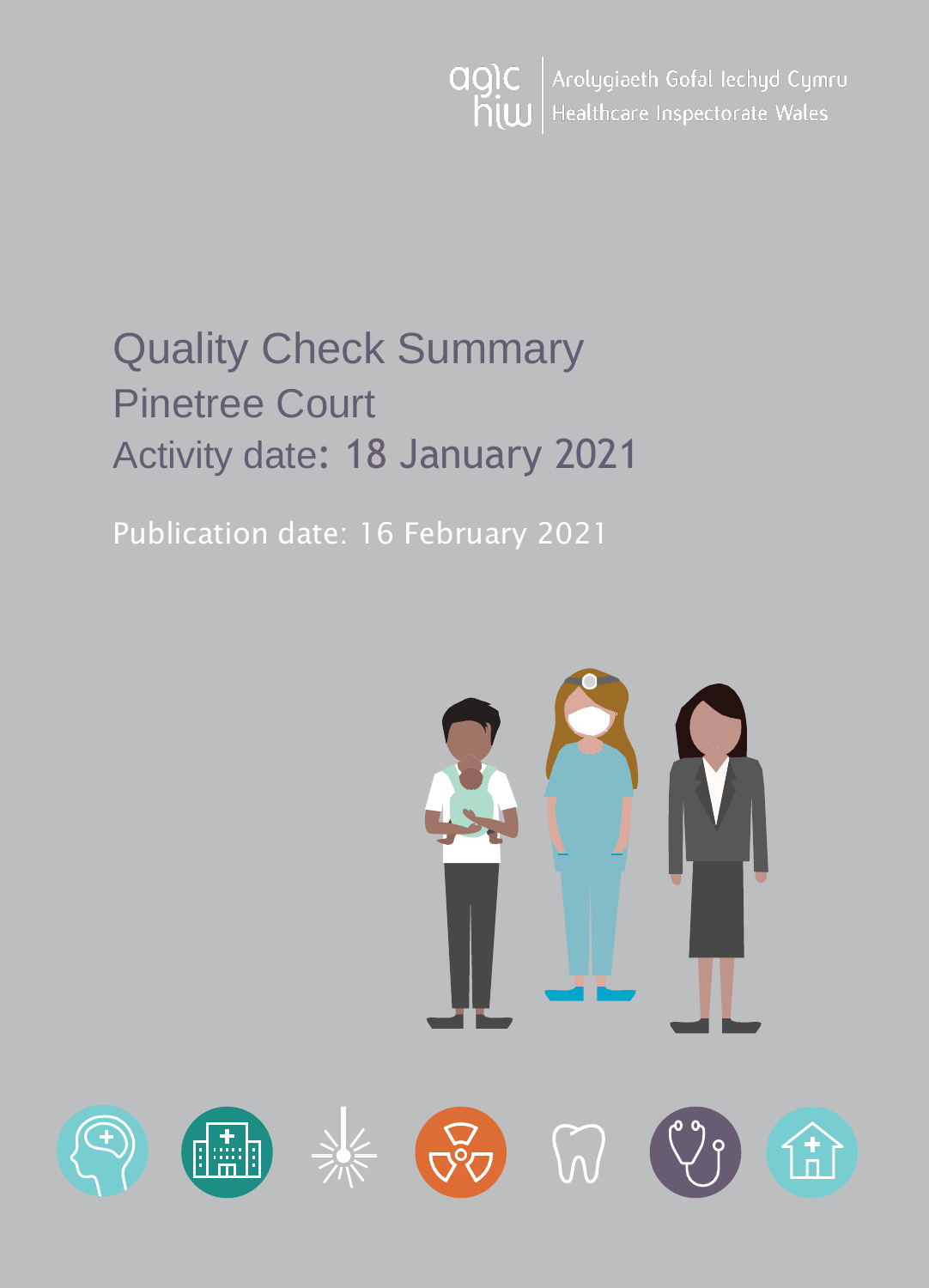This publication and other HIW information can be provided in alternative formats or languages on request. There will be a short delay as alternative languages and formats are produced when requested to meet individual needs. Please contact us for assistance.

Copies of all reports, when published, will be available on our website or by contacting us:

In writing:

Communications Manager Healthcare Inspectorate Wales Welsh Government Rhydycar Business Park Merthyr Tydfil CF48 1UZ

Or via

Phone: 0300 062 8163 Email: [hiw@gov.wales](mailto:hiw@gov.wales) Website: [www.hiw.org.uk](http://www.hiw.org.uk/)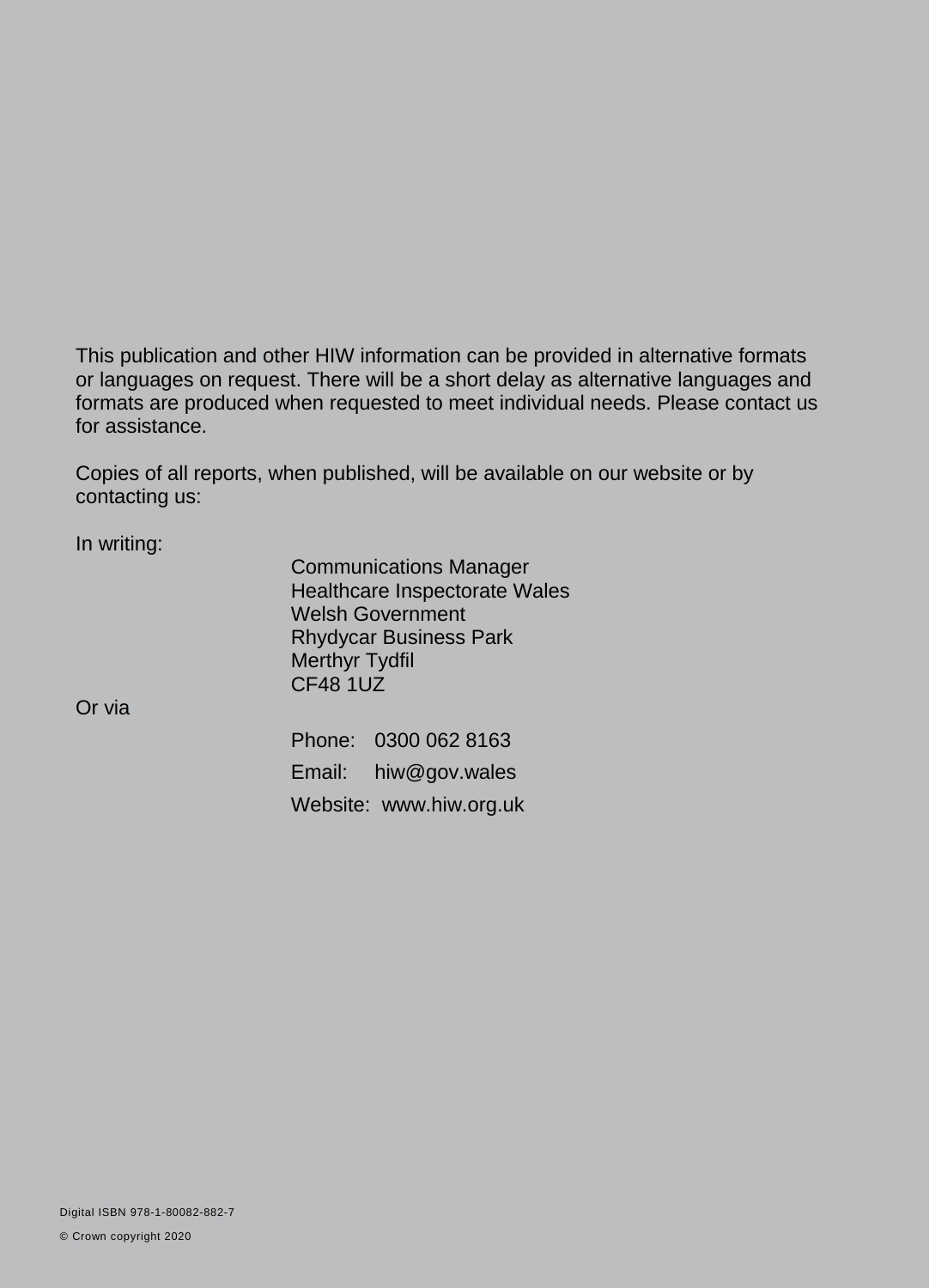# **Findings Record**

# **Our Approach**

Healthcare Inspectorate Wales (HIW) undertook a remote quality check of Pinetree Court as part of its programme of assurance work. Pinetree Court is owned by Pinetree Care Services Ltd, and provides care for up to 29 patients over the age of 18, with learning disabilities, behaviours that challenge, and/or mental illness.

HIW's quality checks form part of a new tiered approach to assurance and are one of a number of ways in which it examines how healthcare services are meeting the Care Standards Act 2000, Independent Health Care (Wales) Regulations 2011 and other relevant regulations. Feedback is made available to service representatives at the end of the quality check, in a way which supports learning, development and improvement at both operational and strategic levels.

Quality Checks are a snapshot of the standards of care within healthcare settings. They are conducted entirely offsite and focus on three key areas; infection prevention and control, governance (specifically around staffing) and the environment of care. The work explores arrangements put in place to protect staff and patients from COVID 19, enabling us provide fast and supportive improvement advice on the safe operation of services during the pandemic. Information on our approach to inspections can be found [here.](https://hiw.org.uk/covid-19-response-and-our-approach-assurance-and-inspection)

We spoke to the registered manager, who is also the hospital manager, on 18 January 2021, who provided us with information and evidence about their setting. We used the following key lines of enquiry:

- How are you ensuring that the environment is safe and suitable for the needs of patients at this time? What changes, if any, have been made to the physical environment, ward routines and patients' access to leave as a result of COVID-19?
- How is the risk of infection assessed and managed to keep patients, visitors and staff safe?
- Considering the impact of COVID-19, how are you discharging your duty of care against the Mental Health Act and how are patients' rights being safeguarded?
- How are you ensuring that there are sufficient numbers of appropriately trained staff to meet patients' needs, with access to wider mental health professionals where needed?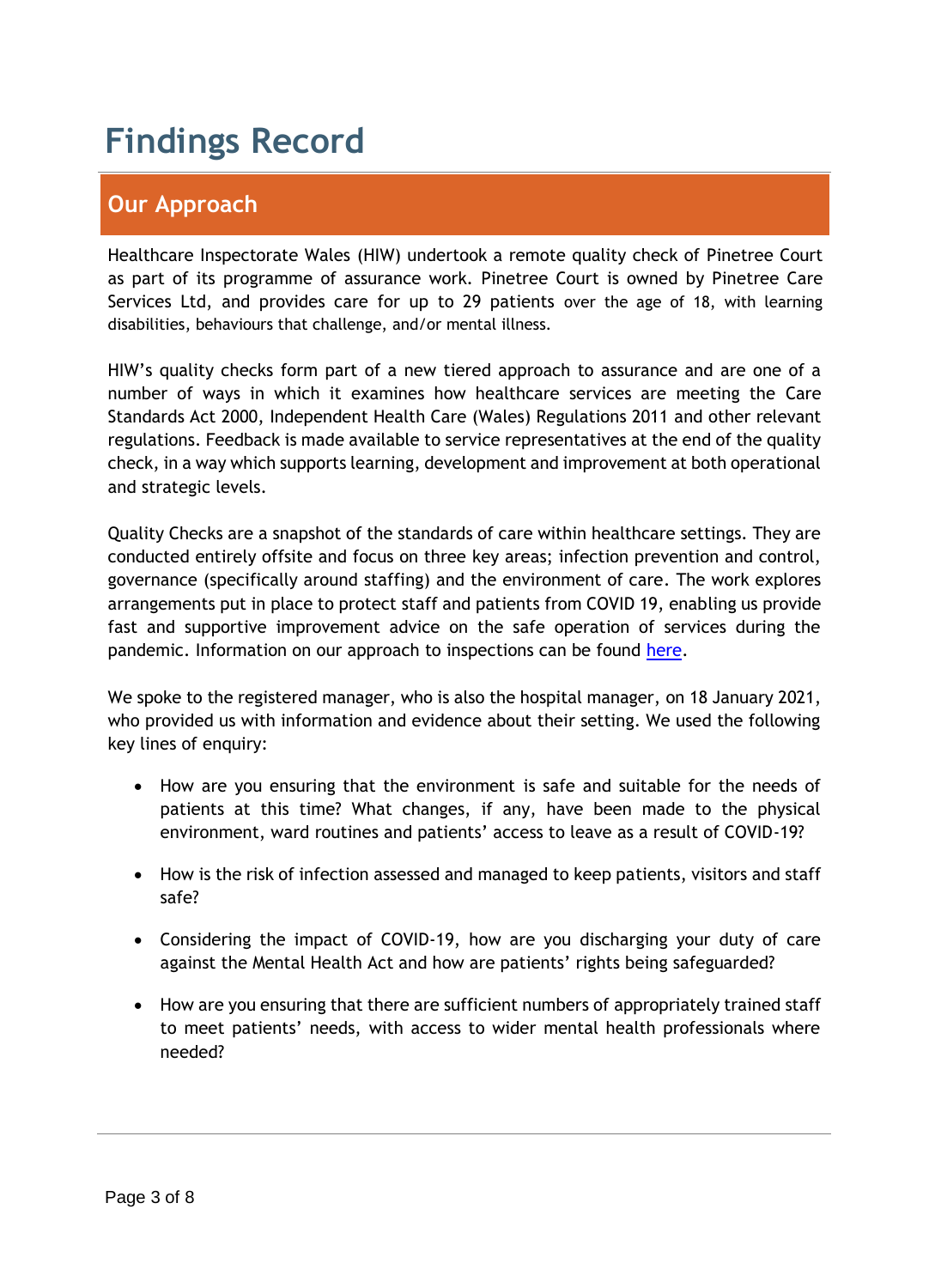## **Environment**

During the quality check, we considered how the service has designed and managed the environment of care to keep it as safe as possible for patients, staff and visitors. We reviewed recent risk assessments, incident reviews and use of restraint and seclusion. We also questioned the setting on the changes they have made to make sure patients continue to receive the care and treatment according to their needs.

#### **The following positive evidence was received:**

We were told that very few changes have had to be made to the environment due to COVID-19. This was due in the main to very low instances of diagnosed or suspected COVID-19 infection amongst the patient and staff group.

We were told that the activities programme was reviewed and amended to provide more on site activities and that individual patients' likes and dislikes have been taken into account when drawing up activity planners. Additional activities include local walks, dance sessions, music therapy, outdoor gym/circuit training, music quizzes, bingo, fitness sessions and yoga. In the event of patients having to isolate, then bedroom based activities would be provided for patients together with access to external spaces.

Patients have been supported to deal with the change through the social stories<sup>1</sup> approach and regular unit meetings to ensure they understand changes to rules and regulations. Easy read guides have been provided for the patients in order to ensure that they understand any changes and to reduce anxiety levels as much as possible. Increased virtual contact with their families has also been enabled to assist patients in adjusting to the changes.

We were provided with copies of monthly environmental audits for November 2020, December 2020 and January 2021, together with ligature risk assessments for November 2020. These show that the organisation is making every effort to ensure the health and safety of patients, staff and visitors through robust and comprehensive audits and risk assessments.

We were provided with copies of clinical governance meeting minutes for October, November and December 2020, which show that incidents are recorded and reported on appropriately. We were also provided with a copy of the most recent quarterly thematic review of restrictive interventions applied to manage certain behaviours that challenge. This shows that such interventions are managed appropriately and that the organisation has very robust recording, reporting and reviewing processes in place. It also shows that information is presented, in a formal way, to senior managers on a regular basis.

<sup>1</sup> Social Stories are a social learning tool that supports the safe and meaningful exchange of information between professionals and people with autism of all ages.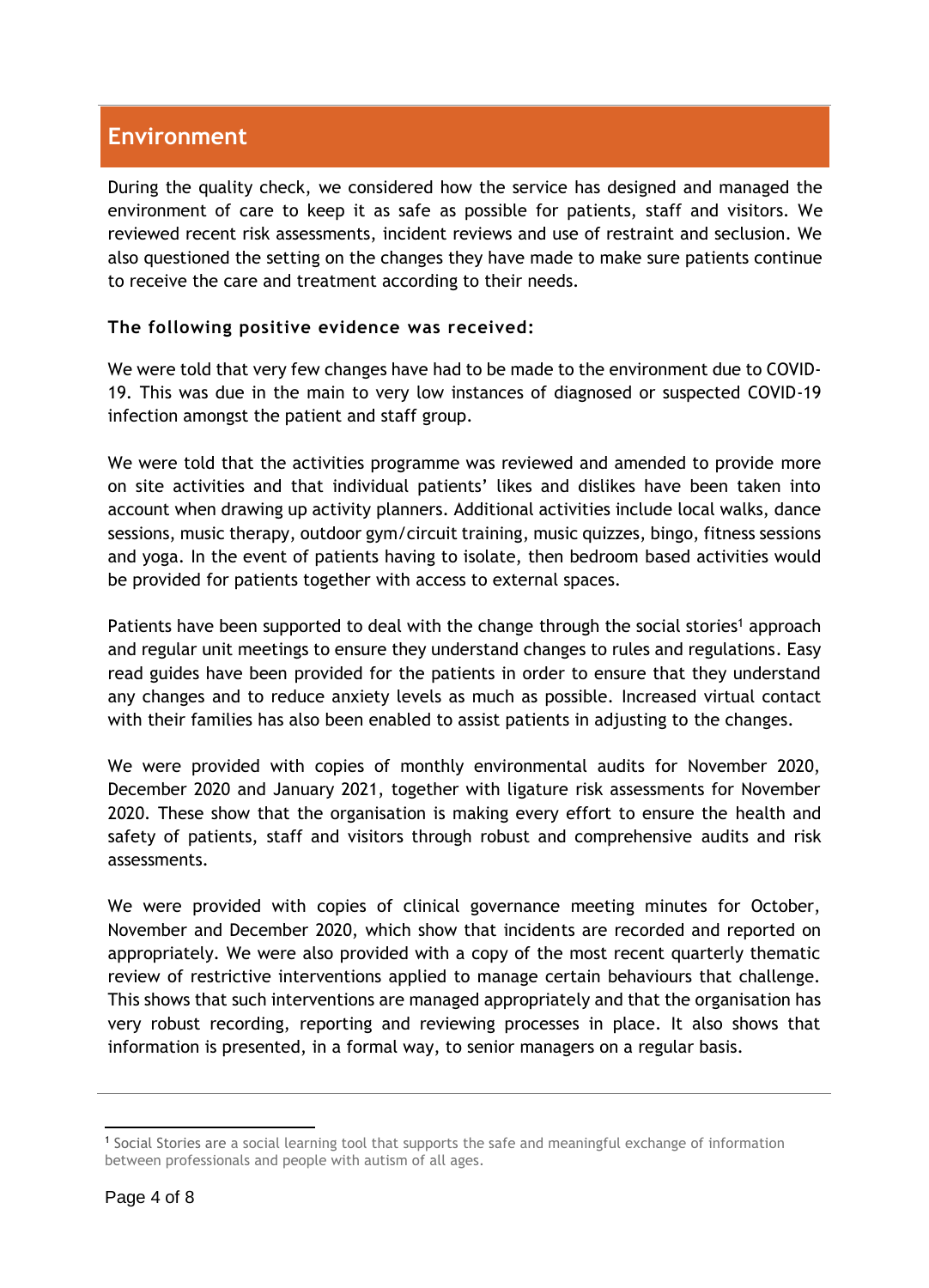#### **No improvements were identified.**

### **Infection prevention and control**

During the quality check, we considered how the service has responded to the challenges presented by COVID-19. We considered how well the service manages and controls the risk of infection to help keep patients, visitors and staff safe. We reviewed infection control policies, infection rates and risk assessments. We reviewed key systems including the use of personal protective equipment (PPE).

#### **The following positive evidence was received:**

We were told that there were no current, confirmed cases of COVID-19, within the staff or patient group.

We were provided with copies of the policies and procedures in place for the prevention and control of infection, which included specific COVID-19 policies and guidance. These were seem to be comprehensive and reflective of current COVID-19 national guidance.

We saw from the documents submitted and from discussions with the hospital director that any patient diagnosed with an infectious disease would be managed appropriately. Should a patient have to isolate due to suspected or diagnosed COVID-19, then they would be cared for in their bedroom to limit any risk of cross-infection.

Monthly infection control audits are undertaken across the three units within the hospital. We were provided with copies of the most recent audit reports conducted in December 2020. These showed very high infection prevention and control compliance. The audits are comprehensive and any issues requiring attention are highlighted and actioned.

We were told the hospital has sufficient PPE for staff, patients and visitors, which is regularly audited to ensure adequate stock levels are maintained.

The hospital has Standard Operating Guidelines in place which reflect the up to date COVID-19 guidance. The guidelines are circulated to all staff following any amendments. There is also a COVID-19 communication board in the staff room, which is used to display regular communication from the Board of Directors and also to share any information from the twice weekly COVID-19 Committee meetings that take place. The information is also emailed direct to all staff.

We were told that staff, patients and visitors to the hospital are continuously reminded of the need to wash their hands and to maintain social distancing. During shift handover sessions and daily meetings, staff are reminded of the need to use PPE and to undertake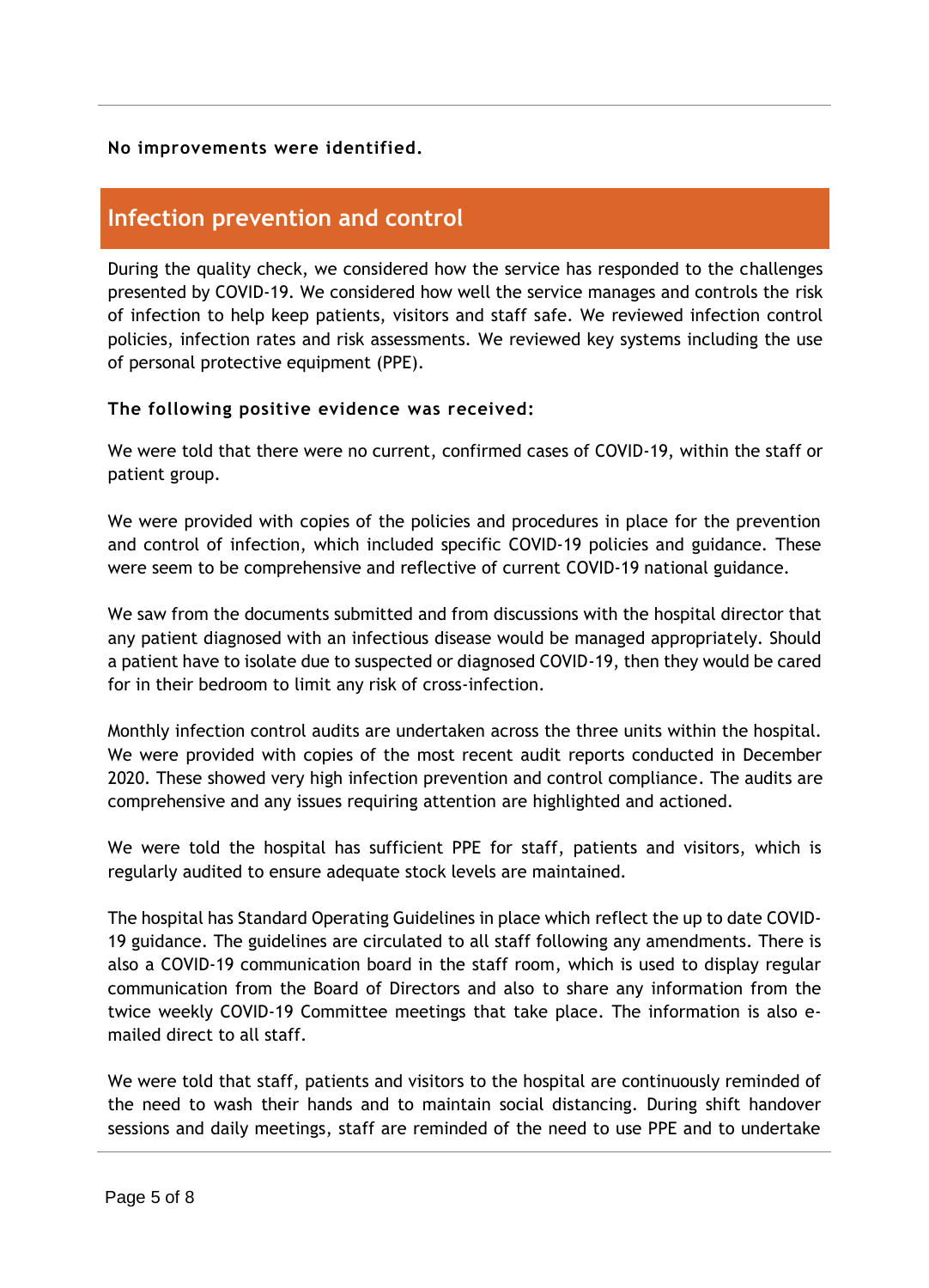regular temperature checks. The unit managers, clinical lead and hospital director conduct regular spot checks to ensure adherence to cleaning schedules, use of PPE and temperature checking. The hospital director also holds twice weekly COVID-19 monitoring calls with other senior managers within the organisation, to discuss any non-compliance issues, concerns or support requirements.

We were told that, if staff did not comply with the guidance, then this would be formally addressed during one to one supervision sessions which are conducted every six to eight weeks. Persistent non-compliance would be dealt with under the organisational disciplinary policy.

**No improvements were identified.**

#### **Governance**

As part of this standard, HIW considered how the setting ensures there are sufficient numbers of appropriately trained staff to meet patients' needs, with access to wider mental health professionals where needed.

We also questioned the setting about how, in light of the impact of COVID-19, they are continuing to discharge their duty of care against the Mental Health Act and safeguarding patients' rights.

#### **The following positive evidence was received:**

Discussions with the hospital director and clinical lead highlighted a good understanding of their responsibilities and the hospital's escalation and reporting processes. The hospital director told us that they are well supported by the wider organisation's senior management team and have access to advice and guidance when required.

We were told that agency staff are used to cover staffing shortfalls. We were also told that every effort is made to ensure that the same agency staff are secured to provide cover. This provides a level of continuity in the care provided and ensures that the agency staff are familiar with the hospital layout and working practices, and are familiar with the patients' individual care needs.

At the time of the call, we were told that staff recruitment was on-going with interviews currently being held for a number of vacant support worker posts.

We were told that patient dependency levels are assessed regularly and additional staff brought in to cover any increase in demand. We were also told that the agencies used were very responsive and accommodating in ensuring that sufficient staff were available to cover shifts at short notice.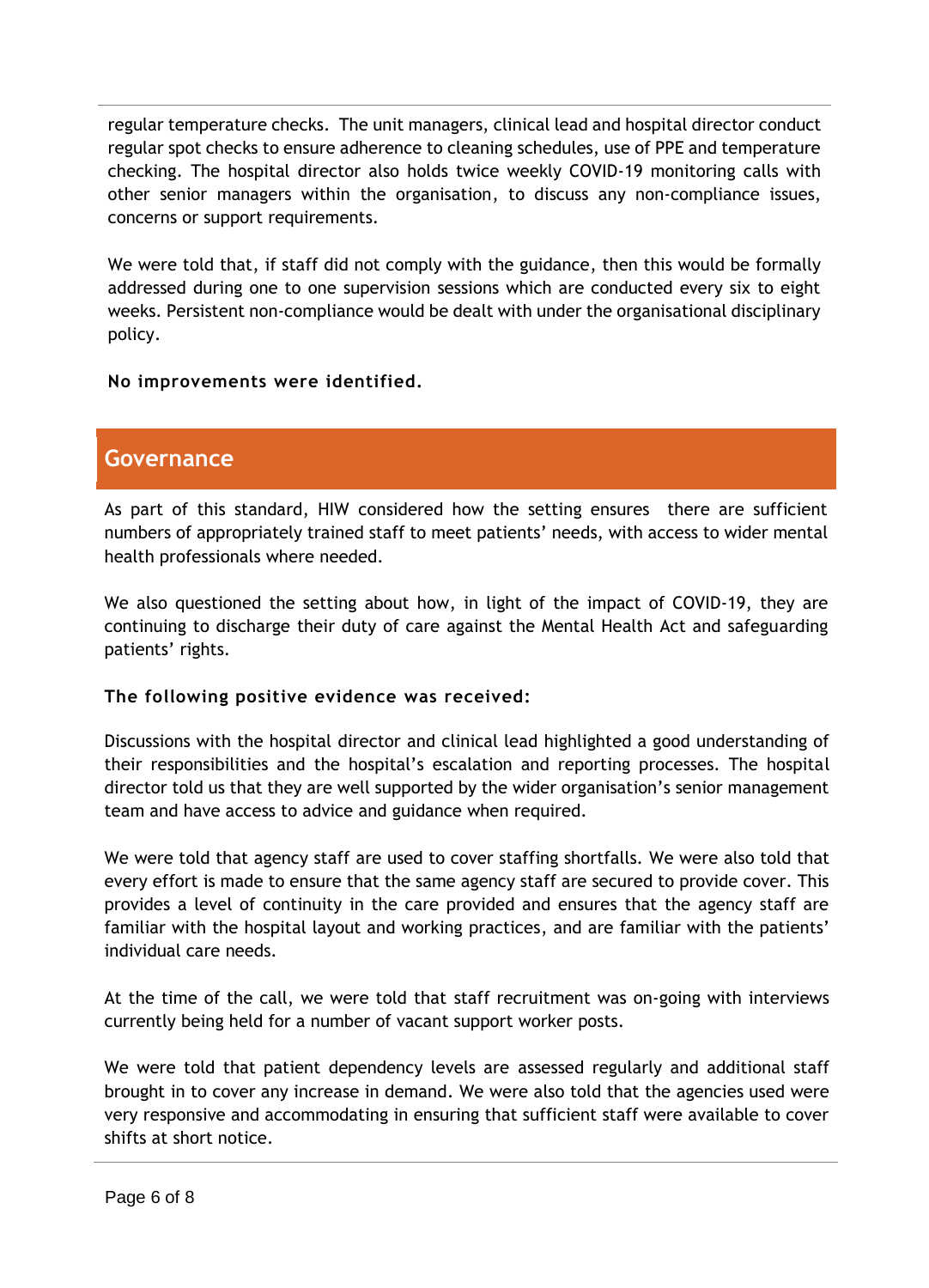We were provided with training statistics and saw a high compliance rate for mandatory training.

We were told that multi-disciplinary team meetings involving external professionals have continued and that all reviews scheduled under the Mental Health Act 1983, have been undertaken within prescribed time frames. Where face to face meetings have not been possible, telephone calls have been used to ensure patients continue to have access to external professional services, including advocacy.

We were told that patients' leave had been restricted initially in accordance with government guidelines. However, as restrictions were lifted, patients' leave status has been reviewed and amended to reflect the changes. Where appropriate, staff have continued to support all patients to safely access the community throughout the period, in line with individual risk assessments and care and treatment plans.

#### **No improvements were identified.**

# **What next?**

Where we have identified improvements during our check, which require the service to take action, these are detailed in the improvement plan below.

Where an improvement plan is required, it should:

- Clearly state how the findings identified will be addressed
- Ensure actions taken in response to the issues identified are specific, measurable, achievable, realistic and timed
- Include enough detail to provide HIW and the public with assurance that the findings identified will be sufficiently addressed
- Ensure required evidence against stated actions is provided to HIW within three months of the Quality Check.

As a result of the findings from this quality check, the service should:

- Ensure that findings are not systemic across other areas within the wider organisation
- Provide HIW with updates where actions remain outstanding and/or in progress, to confirm when these have been addressed.

The improvement plan, once agreed, will be published on HIW's website.